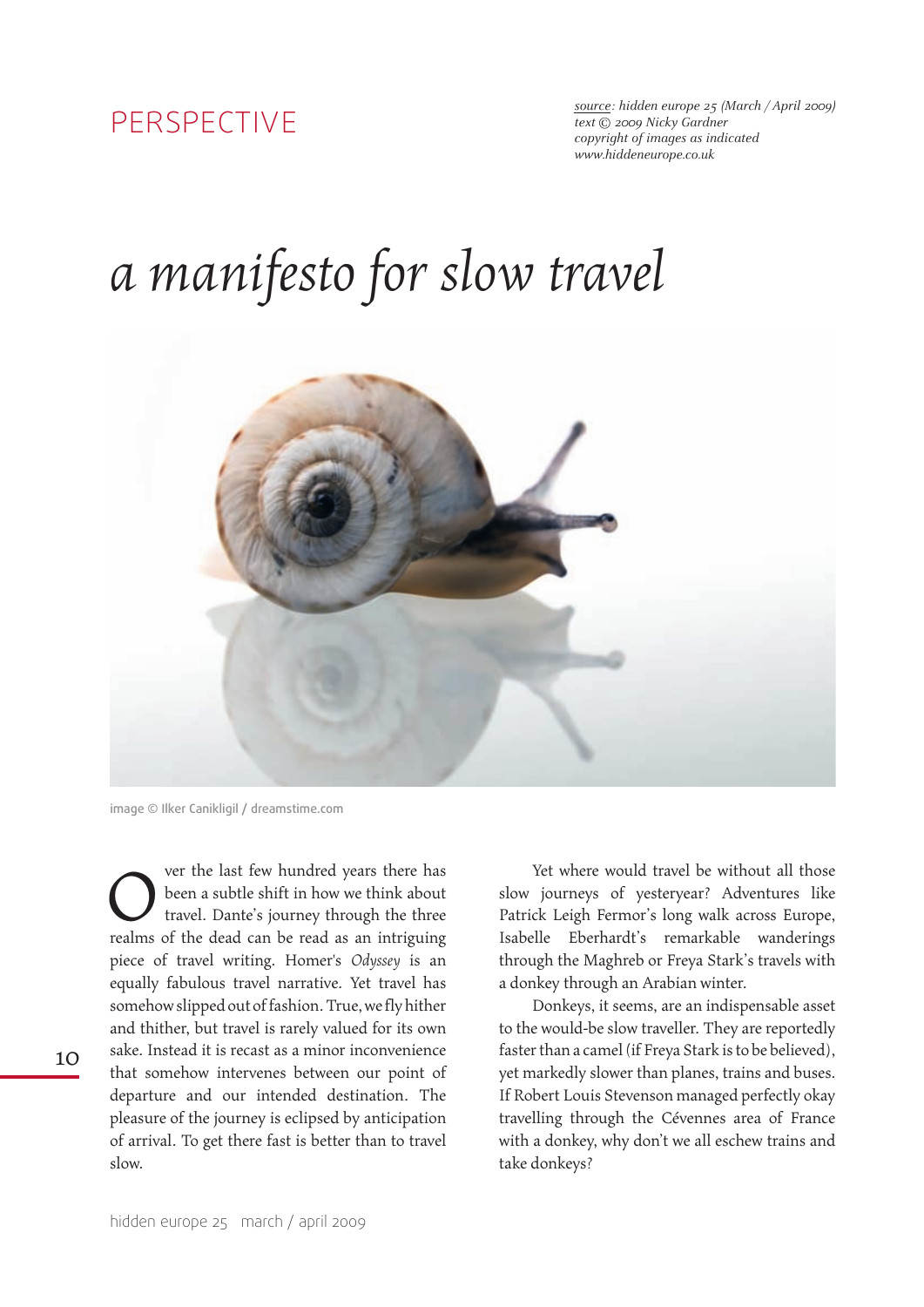We have lost our sense of time. We believe that we can add meaning to life by making things go faster. We have an idea that life is short — and that we must go fast to fit everything in. But life is long. The problem is that we don't know how to spend our time wisely.

> Carlo Petrini: Founder of the Slow Food Movement (September 2008, quoted in the magazine 'Fast Company')

Modernity comes at a cost. Even in the mid-nineteenth century, the French travel writer Théophile Gautier was bemoaning how tiresome travel was becoming. Being tossed from side to

Slow travel is about making conscious choices. It is about deceleration rather than speed.

side in a stagecoach, he averred, was not real travel at all. "You might as well stay at home," he wrote in *Voyage en Espagne* (1843). Two centuries later, millions of folk every day are packed like sardines into fragile aluminium tubes which

then shoot through the sky at slightly less than the speed of sound — and all in the name of travel.

So perhaps it is time that we rediscovered our donkeys. Or at the very least considered the merits of slow travel. It is not compulsory to jet from London to the Mediterranean in less time than it takes to enjoy a leisurely lunch. There is an alternative, and that is to take a slower route.

If we have slow food and slow cities, then why not slow travel? Canadian journalist Carl Honoré nicely criticised the cult of speed in his 2004 book *In Praise of Slow*. Yet although he surveyed the gamut of human activity from sex to the workplace, he had relatively little to say about travel.

Slow travel is about making conscious choices. It is about deceleration rather than speed. The journey becomes a moment to relax, rather than a stressful interlude imposed between home and destination. Slow travel re-engineers time, transforming it into a commodity of abundance rather than scarcity. And slow travel also reshapes our relationship with places, encouraging and

allowing us to engage more intimately with the communities through which we travel.

The choice is not simply one of plane versus train. Some modern rail services are much too fast to afford any serious appreciation of passing landscape. One can streak through flattish Flanders on Eurostar and the experience is exhilarating.

Move to more complex topographies and high speed rail becomes disorientating. The fast trains on the new rail route that runs northwest



11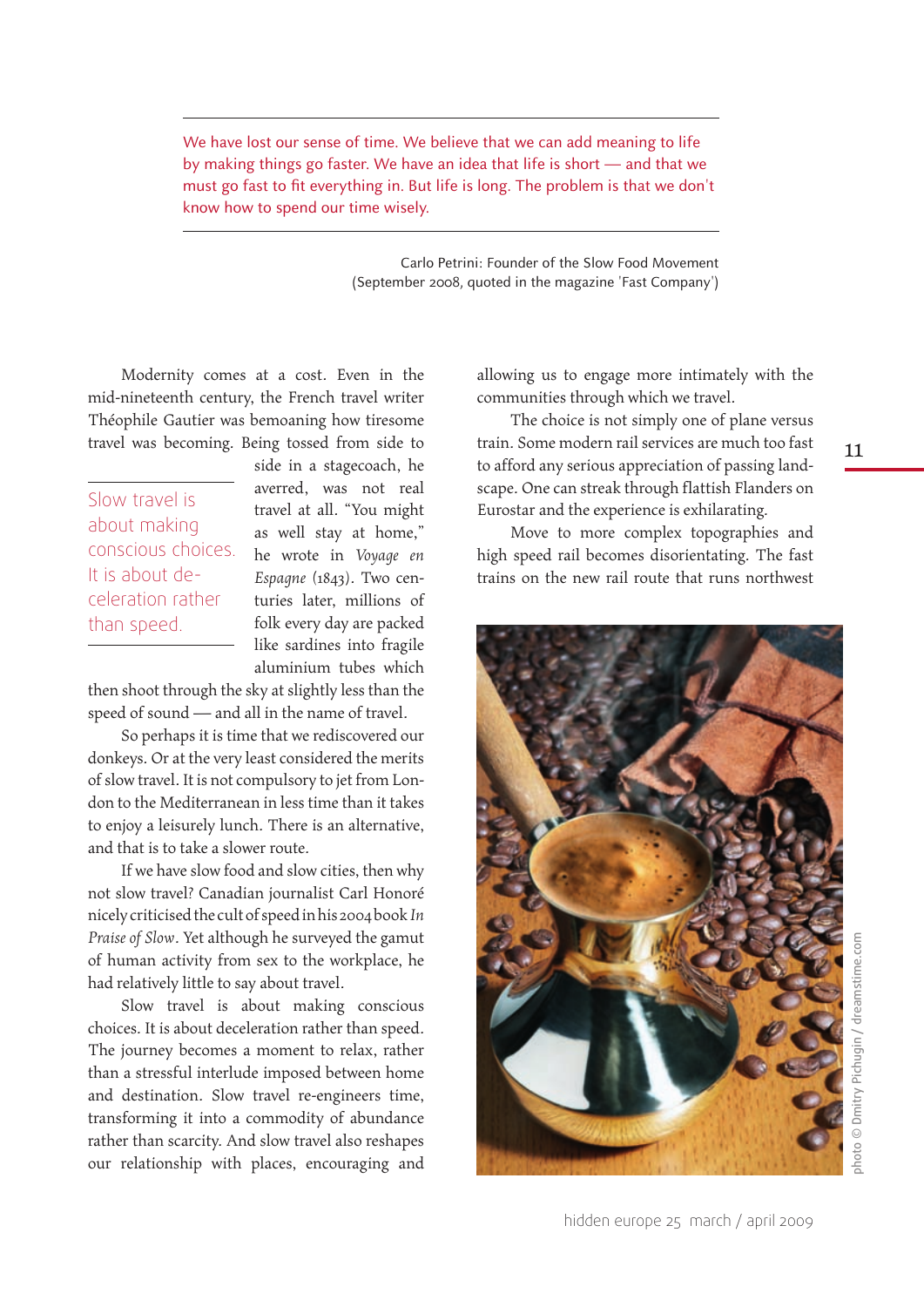from Frankfurt-am-Main slice determinedly through the wooded hills of the Taunus, defying the warp and weft of the landscape with moments of stroboscopic wonder, and depositing their distracted passengers in Cologne in little more than an hour. There are flashes of light between tunnels, angled glimpses of the sky and plenty of scope for headaches. It is a considerable technological

Slow travel is not about money or privilege. Slow travel is a state of mind. It is about having the courage not to go the way of the crowd.

feat, to be sure, but is being shot through the Taunus like a bullet actually better than sticking to the old rail route along the Rhine valley to Cologne? There the train follows the meandering course of the river, affording wonderful views of gabled villages, precipitous vineyards and

romantic gorges. True, the old valley route takes twice or thrice as long as the new fast line, but the experience is incomparably better. Dedicated slow travel purists might even consider dispensing altogether with the train and instead using the boat for part of the journey.

During the twentieth century, speed was associated with success. The seductive allure of fast cars, jet planes and premium service trains sidetracked travellers. Now new priorities are emerging: low impact tourism, engaging with people, giving something back to the communities we visit, and being aware of our carbon footprints.

Slow travel is not about money or privilege. Slow travel is a state of mind. It is about having the courage not to go the way of the crowd. Popular wisdom may suggest that a first visit to Italy must necessarily include Venice, Florence and other 'must-see' spots. But in fact there are no 'must-see' destinations. The glossy travel magazines, tour operators and public relations agencies hype cities and regions, resorts and restaurants. And modern tourists progress from place to place, ticking off countries, cities and communities as staging posts in a pilgrimage of mass consumption.

The slow traveller does not play the same dangerous game. I forgo the false authenticity bred of shared chatter about 'my Venice experience' and instead take to the back streets, linger longer and try to understand what makes a community tick. I skip coffee at chains like Costas and Starbucks, and stick to locally owned cafés, eat good regional produce, use local buses and try to visit places

## slow travel Europe: some guiding principles

It is not for us to prescribe how you should travel. But we offer some thoughts which might appeal to readers interested in exploring slow travel options as they explore Europe.

- 1. Start at home. The key to slow travel is a state of mind. That can be developed at home.
- 2. Travel slow. Avoid planes if at all possible, and instead enjoy ferries, local buses and slow trains. Speed destroys the connection with landscape. Slow travel restores it.
- 3. You may eagerly look forward to the arrival at your chosen destination, but don't let that anticipation eclipse the pleasure of the journey.
- 4. Check out local markets and shops.
- 5. Savour café culture. Sitting in a café, you become part of the cityscape and not merely a passing observer.
- 6. Take time to get a feel for the languages and dialects of the areas you visit. Learn a few phrases, use a dictionary and buy a local newspaper.
- 7. Engage with communities at the right level. Choose accommodation and eating options that are appropriate to the area where you are travelling.
- 8. Do what the locals do, not only what the guidebooks say.
- 9. Savour the unexpected. Delayed trains or missed bus connections create new opportunities.
- 10. Think what you can give back to the communities you visit.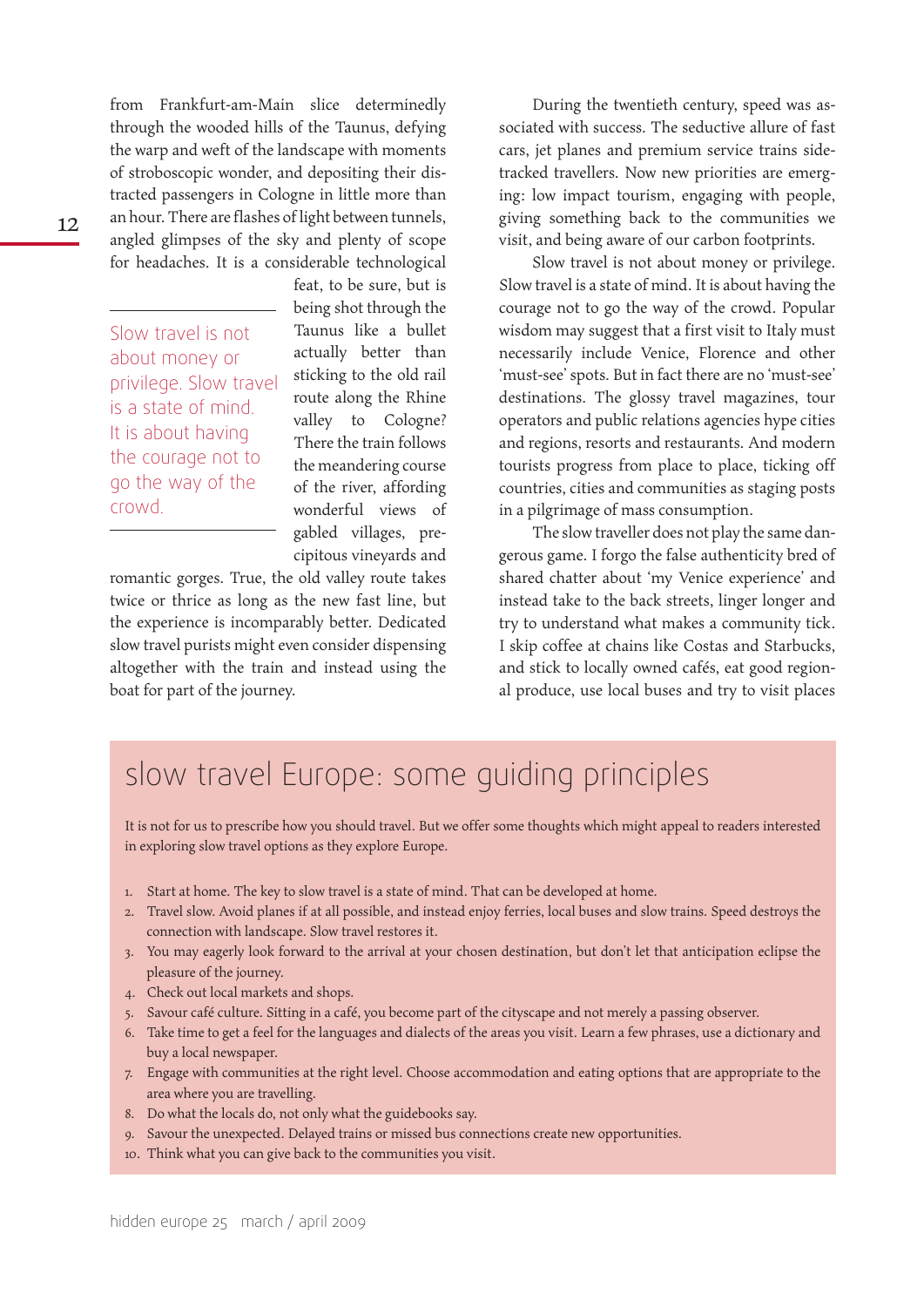cherished by the local community. These are not necessarily the same as the big tourist sights.

As a travel writer, I find the process of experiencing a place is essentially phenomenological. The city square was not designed as a place for tourists, but rather as the context for everyday lives. It deserves more than a casual glance — cityscapes are there to be studied and observed in detail. They are spurs to meditation, and only much later can words flow. And what is true of cities is equally true, often even more true, of rural communities. But this mode of approaching the world is not merely the prerogative of the travel writer, nor indeed can travel writers claim any ownership over the notion. These are



photo © Ahmet Ihsan Ariturk / dreamstime.com

ideas that have been part of the orchestra of geographic thought for decades. French geographers like Vidal de La Blache immersed themselves in the environments which they studied. Only now are these ideas being discovered by a wider public.

How do you really capture the essence of a region or a country? Will I understand the United States better if I spend a month in New York, make a whirlwind tour of all fifty state capitals (some of which are in quite improbably offbeat spots), or drive slowly from coast to coast taking the pulse

It is easy to practice slow travel. Start at home. Explore your immediate locality.

of changing landscapes and communities along the route? Travellers are beginning to realise that they face real choices. A week in a village in rural Provence may tell more of France than a day spent in each of seven French cities. A full day's hike

through Berlin's suburbs, criss-crossing from east to west and back again, will surely afford better insights into everyday life in the German capital than a trek around the main tourist sights.

It is easy to practice slow travel. Start at home. Explore your immediate locality. Leave the car at home and take a local bus to a village or

suburb that perhaps you have never visited. Plan expeditions that probe the jungles and traverse the deserts of your home neighbourhood. Visit a church, a community centre, a café, a library or a cinema that you have passed a thousand times but never entered.

Slow travel reinvigorates our habits of perception, taunting us to look more deeply into that we thought we already knew. And at its best it reintroduces a welcome measure of uncertainty into travel. Just as the moody donkey did for Freya Stark and Robert Louis Stevenson. When we jet from London to Lisbon by plane, we know roughly when we will arrive. But when we set out from Lisbon to return to London using only local buses, stopping trains and ferries, we have no very clear idea what may happen along the route, nor indeed when we shall reach London.

For some travellers, that very uncertainty is disquieting. Fast lives demand confirmed arrival times. Slow travellers delight in the magic of the unexpected. Théophile Gaultier, that nineteenth-century French travel writer whom we mentioned earlier, regretted that even in his day there was little adventure left in travel. The absence of the unexpected breeds only a numbing boredom which makes Moscow and Madrid seem